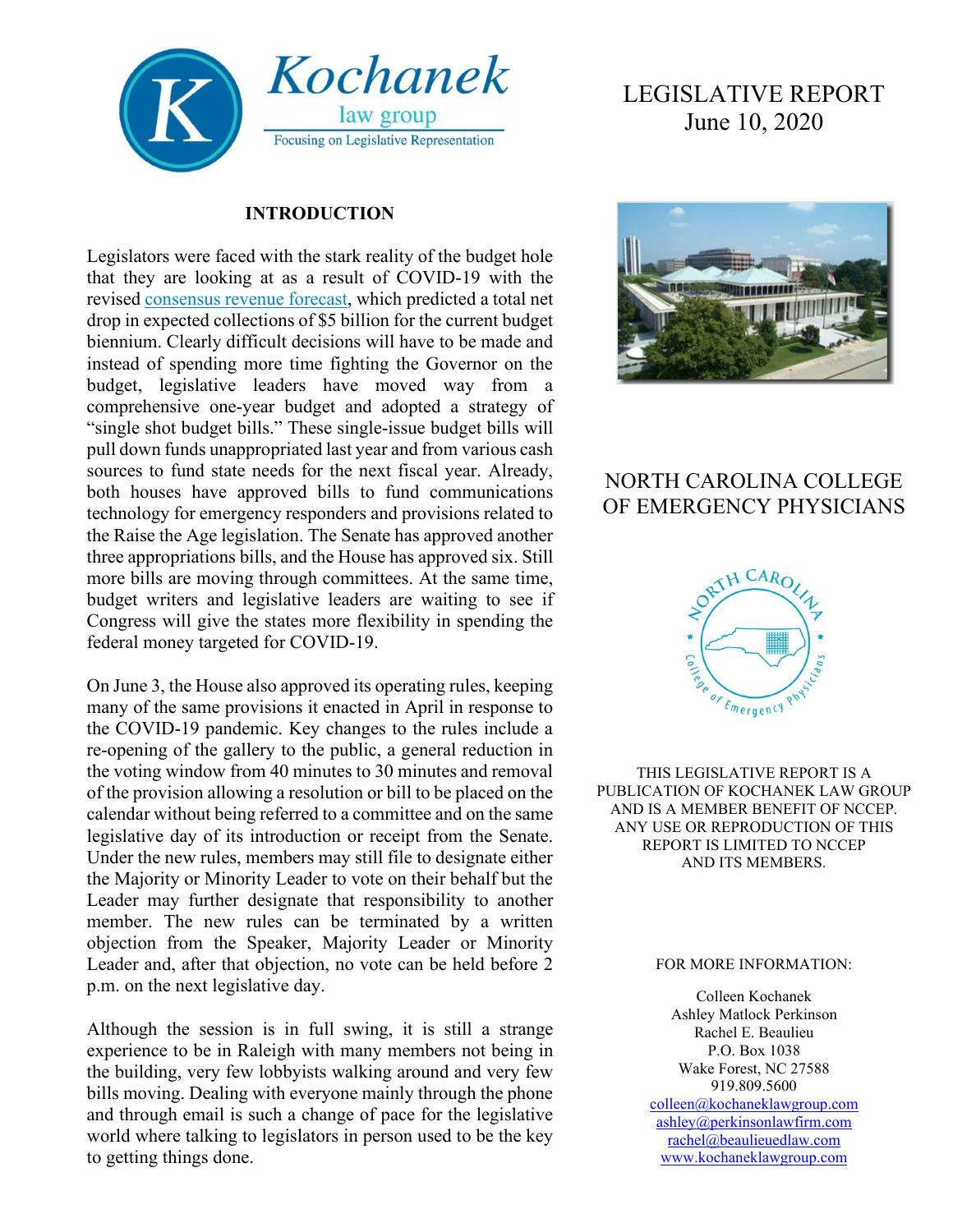### **BILLS OF INTEREST**

HOUSE RESOLUTION 1230, Extend State of Emergency Rules/Modifications. This resolution extends and amends House Resolution 1044 regarding the 2019 House permanent rules during emergencies. The changes include:

- decreasing the maximum time required for response to an electronic roll call when the point of quorum is raised, from 40 to 30 minutes, unless the Chair directs otherwise without objection and the 61st vote is recorded;
- decreasing the required time allowed for voting on the question when the electronic voting system is used, from 40 to 30 minutes, unless the Chair directs otherwise without objection;
- removing the changes that closed the gallery to the public and allowed members to be seated in the gallery, and reverting to the original language of Rule 52 set out in House Resolution 16;
- removing the provisions allowing for members to cosponsor an introduced bill or resolution on the day the bill or resolution is first read and referred and while still in possession of the House;
- requiring a written objection to be received by the Principal Clerk on any Monday by 5:00 p.m. (previously, required receipt on one of three identified Mondays in May);
- allowing the designated Leader to appoint another member to cast all votes designated to that Leader (no longer requires the Leader to have an excused absence in order to appoint another member), and removing the requirement that at least three hours have elapsed from the time the bill to be voted on was placed on the calendar;
- providing that no member may vote unless the member is in the Chamber (was, in the Chamber when the question is put);
- removing the provision that allowed a resolution or bill to be placed on the calendar without being referred to a committee and on the same legislative day of its introduction or receipt from the Senate and that prohibited a vote from being taken on such a bill until at least three hours have elapsed from when it was place on the calendar and the time the question is put;
- removing the provision that a proposed committee substitute did not have to be distributed electronically to committee members on the preceding calendar day in order to be considered by the committee;
- removing the requirement that the first reading and reference to a standing committee of a (1) House bill to be on the legislative day of its introduction; and (2) Senate bill on the legislative day of its receipt on messages from the Senate, and removing the requirement that the Speaker give notice at each subsequent reading whether it is the second or third reading; and
- prohibiting a recorded vote from being held before 2:00 pm on the next legislative day following the day the objection was filed, but allowing this to be jointly waived by the Majority and Minority Leaders by notice in session on the day the objection is filed or the next legislative day before 2:00 pm.

## **The resolution was adopted by the full House. Effective: June 3, 2020.**

## **BILL UPDATES**

HOUSE BILL 594, Temp Open Gyms/Health Clubs/Fitness Ctrs. The provisions of this bill were removed in the Senate Commerce and Insurance Committee and replaced with provisions that would allow exercise and fitness facilities, gyms, health clubs, and fitness centers to open and resume operations notwithstanding any declaration of emergency issued by the Governor or any city or county ordinance related to the public health emergency created by COVID-19. The facilities would be subject to the following requirements:

• the establishment was in existence on March 10, 2020, or had a valid certificate of occupancy and business license issued by that date;